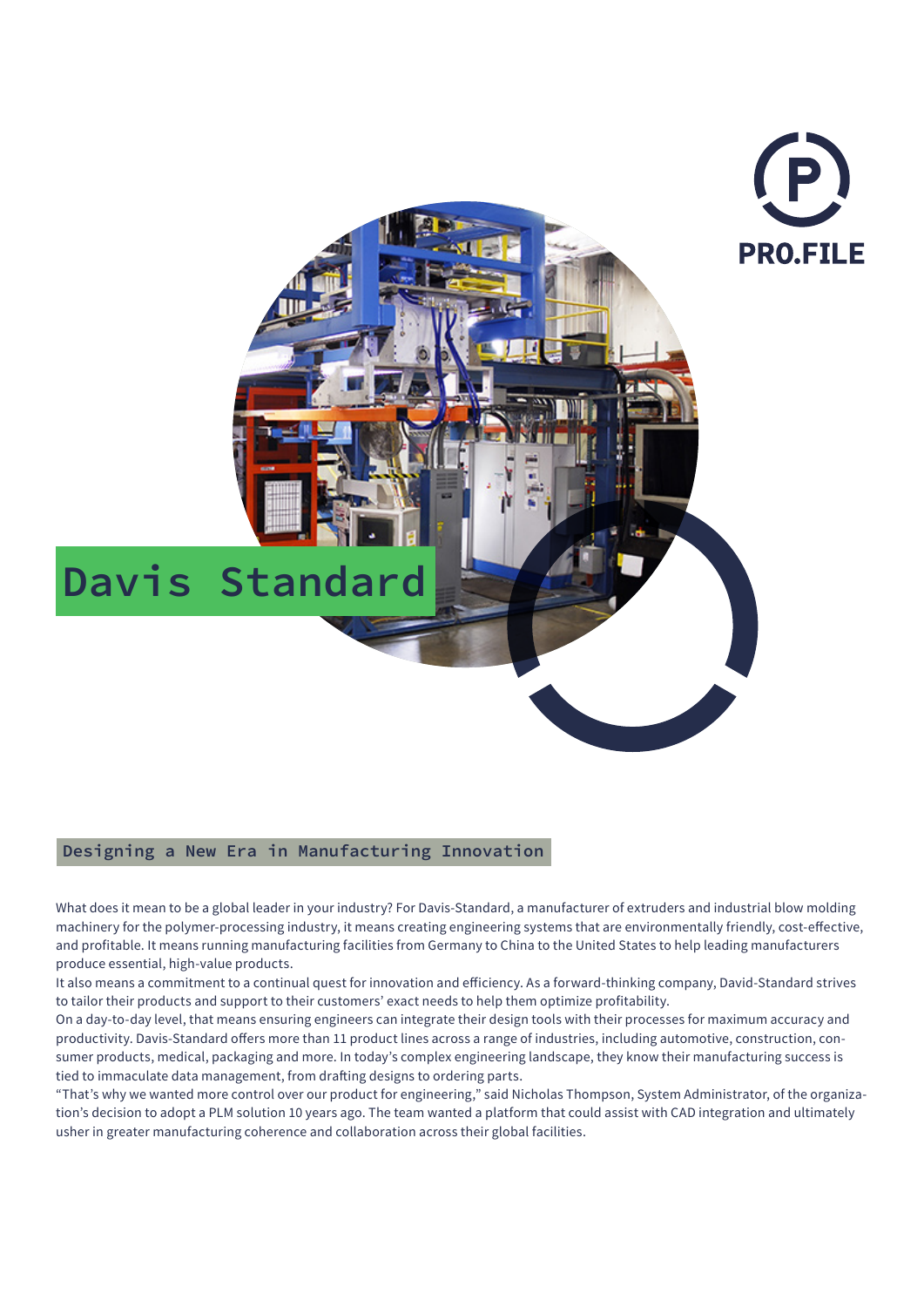## **The Search for Smarter Systems**

Like many manufacturing giants, David-Standard consists of multiple engineering teams, who have used multiple systems to manage their data and projects. From design to development to production, this complexity has heightened the risk of errors and inaccuracies, which in turn has sometimes led to delays and hindered the teams' productivity.

The organization's leaders wanted to solve those challenges by leveraging enterprise data across all locations. Their wish list included easier knowledge sharing, informed decision making and smarter collaboration, as well as tighter engineering control. "By moving forward with CAD integration, we wanted to move away from using a green screen for product integration," Thompson explained. The team looked for a PLM solution that could centralize their data and offer seamless communication across their global facilities. After considering a few solutions, they ultimately decided that PRO.FILE made the most sense because it provides an end-to-end solution from engineering through production and integrates their CAD systems with Epicor and SAP ERP solutions.

### **From Siloes to Standardization**

The PRO.FILE deployment began well, with a straightforward onboarding and implementation process. "There weren't too many hiccups along the way," Thompson recalled. "And we saw tangible benefits right away with CAD and PRO.FILE integration. Standardization was a big one. At the time, engineers were in their own groups and did things their own way."

PRO.FILE changed that with workflow controls that kept staff activities within specified parameters. "Once everything was standardized, they followed uniform processes," Thompson said.

Now, instead of siloed information, all product-related data is centralized in a Digital Product Data Backbone, which put the most current and comprehensive information at the engineers' fingertips whenever they needed it. With the ability to base their decisions on the most up to date data, materials were produced correctly and cost-effectively the first time. Work performed based on outdated documents, or the need to hunt through different systems for information, became a thing of the past.

Standardization also ensured uniformity in training, so that engineers shared the same skills across teams. Engineers also were able to discover and correct design issues earlier than ever before. "We quickly saw fewer mistakes and errors, and more flexibility between teams," Thompson said. "Now bill of materials are correct. PRO.FILE brought that control into our business."

#### **Turning Synergy into Smoother Production**

One major factor in the engineering teams' success has been the solution's common parts/components library, which has been key to the integration of Davis-Standard's various CAD programs: AutoCAD, SolidWorks and AutoCAD Electric.

"Over time, we have really seen the benefits," Thompson said, noting it accelerated their design processes and streamlined knowledge management in terms of their parts and BOMs. "We even adopted PRO.FILE in Germany at one of our other companies."

The engineering team also liked how the product worked. "A few engineers were initially chomping at the bit to use it because they could see the benefits; they could see things would be easier for them and more accurate. Once they used it, they liked the ease of use and the scope of the features. And the product is backed up with excellent service and support."

Just recently, a director told Thompson that a new integration project for the company's SolidWorks program has gone smoothly thanks to PRO.FILE.

"It's synergistic," Thompson said. "They're still learning the nuances of the system, but managers can see the product design and engineering are going well."

Because some design work is still done in silos, Davis-Standard intends to integrate all their global design sites. "We want to bring everyone into the system for better efficiencies in CAD and ERP management," Thompson said. "PRO.FILE is the key to making this happen. Bringing in other parts of the business provide flexibility to engineering design, too."

"By using the same numbers for the same items, we can purchase larger quantities and obtain larger discounts and save money across all our locations," Thompson explained, adding, "It's very cost-effective."